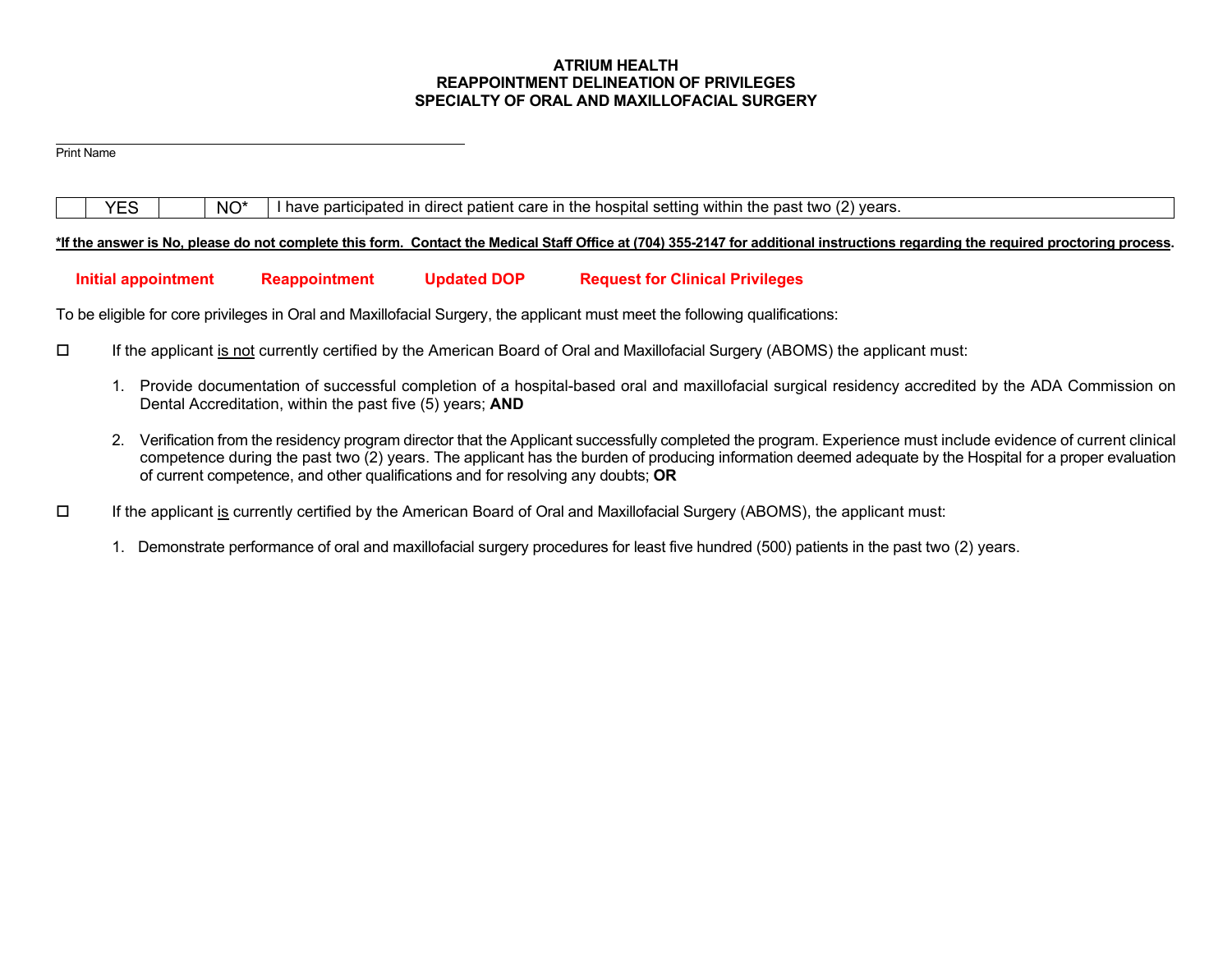NOTE 1: Physicians must apply for one of the "CORE" privileges in Oral and Maxillofacial Surgery Core Privileges (COSU-1 through COSU-7) in order to be eligible for clinical privileges in any of the specialty areas of Oral and Maxillofacial Surgery listed below at any facility within Atrium Health.

NOTE 2: "CORE" privileges cannot be amended or altered in any way.

NOTE 3: Please note that the exercise of certain privileges enumerated herein is necessarily limited by the operational, and resource constraints of the facility. All procedures must be performed within a clinical setting with the capabilities and organizational structure required to provide appropriate support.

| <b>CMC</b><br><b>Pineville</b><br><b>University</b><br>City | <b>CR</b> | Lincoln | Cabarrus | <b>Union</b> | <b>Stanly</b> | Anson | Cleveland                                                      |        | DENTOALVEOLAR SURGERY CORE PRIVILEGES                                                                                                                                                                                                                                                                                                                                                                                                                                                                                                                                                                                                                                                                                                                                                                                                                                                                                                                            |
|-------------------------------------------------------------|-----------|---------|----------|--------------|---------------|-------|----------------------------------------------------------------|--------|------------------------------------------------------------------------------------------------------------------------------------------------------------------------------------------------------------------------------------------------------------------------------------------------------------------------------------------------------------------------------------------------------------------------------------------------------------------------------------------------------------------------------------------------------------------------------------------------------------------------------------------------------------------------------------------------------------------------------------------------------------------------------------------------------------------------------------------------------------------------------------------------------------------------------------------------------------------|
|                                                             | N/A       |         |          |              |               |       |                                                                | COSU-1 | Evaluate, diagnose, treat, perform history and physicals, and<br>provide consultation to patients of all ages with pathology,<br>injuries, and disorders of both the functional and aesthetic<br>aspects of the hard and soft tissues of the head, mouth, teeth,<br>gums, jaws, and neck, perform surgical procedures and post-<br>operative management.                                                                                                                                                                                                                                                                                                                                                                                                                                                                                                                                                                                                         |
|                                                             |           |         |          |              |               |       | <b>Maintenance Criteria for Continued Privileges - COSU-1:</b> |        | Privileges include management of odontogenic infections;<br>extraoral incision and drainage - deep space infections;<br>treatment of osteomyelitis of the jaw; sequestrectomy erupted,<br>unerupoted and impacted teeth including third-molar<br>extractions and defects and deformities of the dentoalveolar<br>alveolectomy with or without exodontias;<br>complex;<br>apicoectomy and pulpectomy of teeth; cutaneous fistula,<br>closure and/or repair; excision of hyperplastic tissue;<br>frenulectomy or operation of tongue-tie; Jaw-repositioning of<br>muscles attached to the jaw; operations of gingiva; oral and<br>nasal antral fistula closure; removal or exposure of impacted<br>teeth; removal of erupted teeth - surgical or non-surgical;<br>tooth reimplantation, transplantation and repositioning;<br>removal of maxillofacial tori and exostoses; tuberosity<br>reduction and/or plasty; Caldwell-Luc and nasal antrostomy<br>procedures. |

**Maintenance Criteria for Continued Privileges – COSU-1:** 

The Physician must submit a minimum of five (5) Dentoalveolar Surgery procedures during the past two (2) year period based on acceptable results of ongoing professional practice evaluation and outcomes to reapply for privileges. This will be reviewed at the time of reappointment. Physicians who would like to continue to hold privileges but are unable to document the minimal number will be requested to voluntarily withdraw their request for such privileges and to complete the necessary proctoring forms.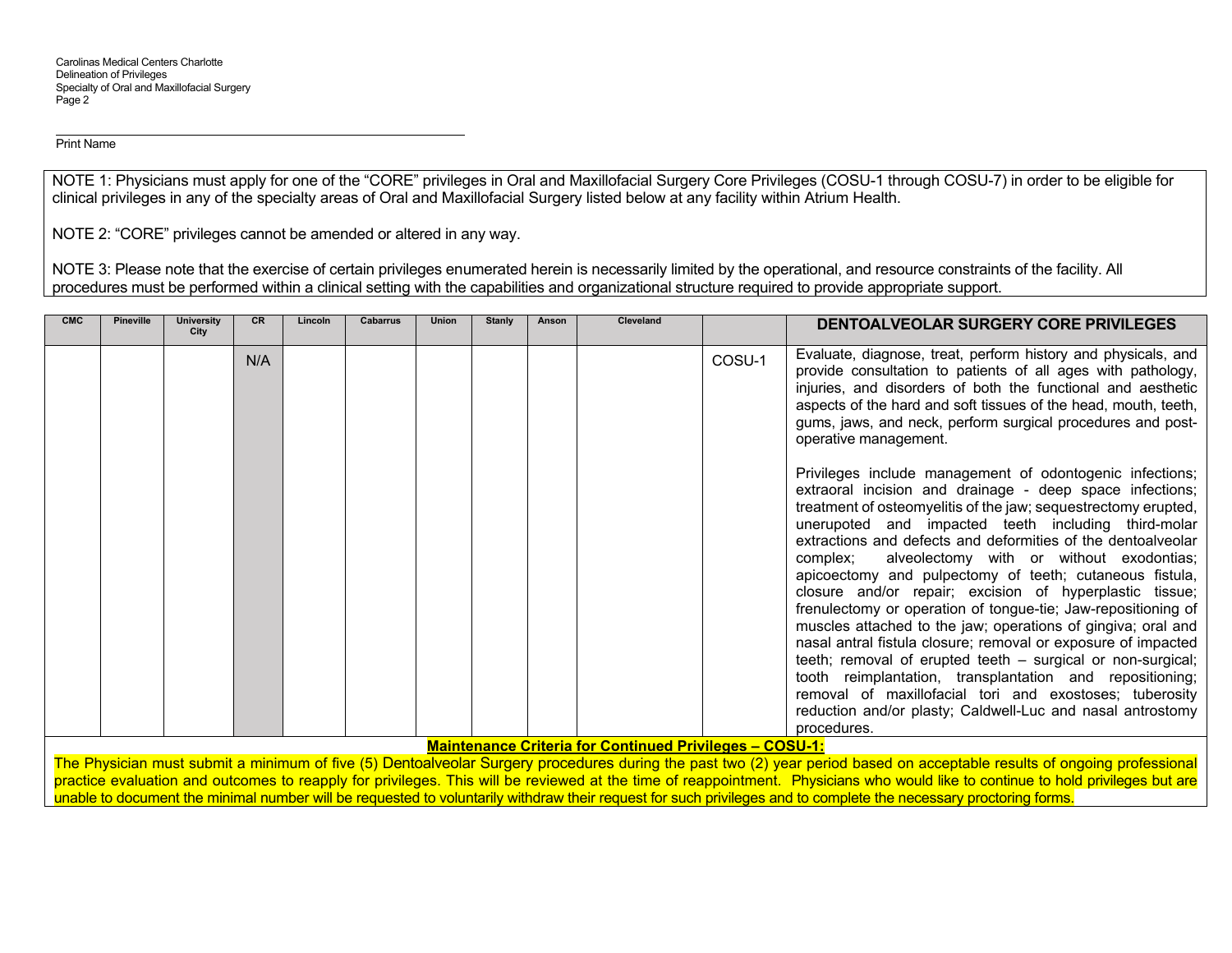| <b>CMC</b> | <b>Pineville</b> | University<br>City | CR. | <b>Lincoln</b> | <b>Cabarrus</b> | Union | <b>Stanly</b> | Anson | Cleveland |         | <b>CORE ORAL AND MAXILLOFACIAL SURGERY</b><br><b>PRIVILEGES – REHABILITATION HOSPITAL SETTING</b><br><b>ONLY</b>                                                                                                                                                                                                |
|------------|------------------|--------------------|-----|----------------|-----------------|-------|---------------|-------|-----------|---------|-----------------------------------------------------------------------------------------------------------------------------------------------------------------------------------------------------------------------------------------------------------------------------------------------------------------|
| N/A        | N/A              | N/A                |     | N/A            | N/A             | N/A   | N/A           | N/A   | N/A       | COSU-10 | Privileges<br>include<br>evaluation,<br>diagnosis,<br>assessment,<br>consultation and management, and performance of minor<br>surgical procedures, to patients with physical and/or cognitive<br>impairments and disability, in conjunction with the<br>comprehensive rehabilitation goals and treatment plans. |

| <b>CMC</b> | <b>Pineville</b>                                                                                                                                                             | <b>University</b><br>City | CR. | Lincoln | <b>Cabarrus</b> | <b>Union</b> | <b>Stanly</b> | Anson | <b>Cleveland</b> |        | DENTAL AND CRANIOMAXILLOFACIAL IMPLANTS<br><b>CORE PRIVILEGES</b>                                                                                                                                                                                                                                                                                                                                                      |
|------------|------------------------------------------------------------------------------------------------------------------------------------------------------------------------------|---------------------------|-----|---------|-----------------|--------------|---------------|-------|------------------|--------|------------------------------------------------------------------------------------------------------------------------------------------------------------------------------------------------------------------------------------------------------------------------------------------------------------------------------------------------------------------------------------------------------------------------|
|            |                                                                                                                                                                              |                           | N/A |         |                 |              |               |       |                  | COSU-2 | Evaluate, diagnose, treat, perform history and physicals, and<br>provide consultation to patients of all ages with pathology,<br>injuries, and disorders of both the functional and aesthetic<br>aspects of the hard and soft tissues of the head, mouth, teeth,<br>gums, jaws, and neck, perform surgical procedures and post-<br>operative management.<br>Privileges include maxillary and/or mandibular endosseous; |
|            |                                                                                                                                                                              |                           |     |         |                 |              |               |       |                  |        | maxillary and/or mandbular subperiosteal as well as<br>maxillofacial implants for securing maxillofacial prostheses.                                                                                                                                                                                                                                                                                                   |
|            | <b>Maintenance Criteria for Continued Privileges - COSU-2:</b>                                                                                                               |                           |     |         |                 |              |               |       |                  |        |                                                                                                                                                                                                                                                                                                                                                                                                                        |
|            | The Physician must submit a minimum of five (5) Dental and Craniomaxillofacial Implant procedures during the past two (2) year period based on acceptable results of ongoing |                           |     |         |                 |              |               |       |                  |        |                                                                                                                                                                                                                                                                                                                                                                                                                        |

The Physician must submit a minimum of five (5) Dental and Craniomaxillofacial Implant procedures during the past two (2) year period based on acceptable results of ongoing professional practice evaluation and outcomes to reapply for privileges. This will be reviewed at the time of reappointment. Physicians who would like to continue to hold privileges but are unable to document the minimal number will be requested to voluntarily withdraw their request for such privileges and to complete the necessary proctoring forms.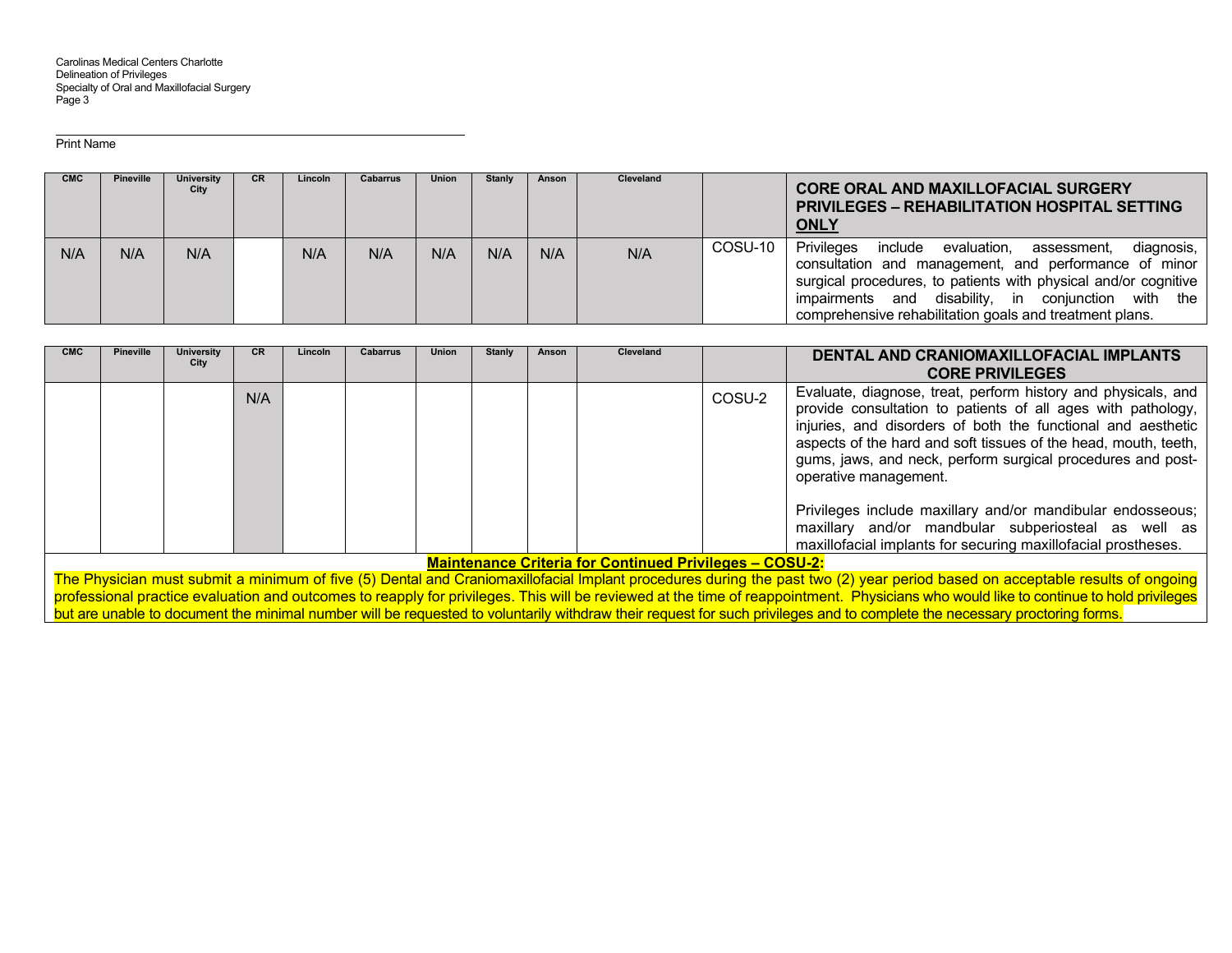| <b>CMC</b> | <b>Pineville</b>                                                                                                                                                             | <b>University</b><br>City | <b>CR</b> | <b>Lincoln</b> | <b>Cabarrus</b> | <b>Union</b> | Stanlv | Anson | Cleveland                                                      |        | <b>SURGICAL CORRECTION OF MAXILLOFACIAL</b>                                                                                                                                                                                                                                                                                                                                                                                                                                                                                                                                                                                                                                                                                                                                                                                                                                                                                                                                                                                           |
|------------|------------------------------------------------------------------------------------------------------------------------------------------------------------------------------|---------------------------|-----------|----------------|-----------------|--------------|--------|-------|----------------------------------------------------------------|--------|---------------------------------------------------------------------------------------------------------------------------------------------------------------------------------------------------------------------------------------------------------------------------------------------------------------------------------------------------------------------------------------------------------------------------------------------------------------------------------------------------------------------------------------------------------------------------------------------------------------------------------------------------------------------------------------------------------------------------------------------------------------------------------------------------------------------------------------------------------------------------------------------------------------------------------------------------------------------------------------------------------------------------------------|
|            |                                                                                                                                                                              |                           |           |                |                 |              |        |       |                                                                |        | <b>DEFORMITIES</b>                                                                                                                                                                                                                                                                                                                                                                                                                                                                                                                                                                                                                                                                                                                                                                                                                                                                                                                                                                                                                    |
|            |                                                                                                                                                                              |                           |           |                |                 |              |        |       |                                                                |        | (ORTHOGNATHIC SURGERY) CORE PRIVILEGES                                                                                                                                                                                                                                                                                                                                                                                                                                                                                                                                                                                                                                                                                                                                                                                                                                                                                                                                                                                                |
|            |                                                                                                                                                                              |                           | N/A       |                |                 |              |        |       |                                                                | COSU-3 | Evaluate, diagnose, treat, perform history and physicals, and<br>provide consultation to patients of all ages with pathology,<br>injuries, and disorders of both the functional and aesthetic<br>aspects of the hard and soft tissues of the head, mouth, teeth,<br>gums, jaws, and neck, perform surgical procedures and post-<br>operative management.                                                                                                                                                                                                                                                                                                                                                                                                                                                                                                                                                                                                                                                                              |
|            |                                                                                                                                                                              |                           |           |                |                 |              |        |       |                                                                |        | Privileges include genioplasties (advancement, reduction,<br>augmentation); implants related to maxillofacial correction or<br>reconstruction; mandibular osteotomies - total and/or<br>segmental; maxillary/midface segmental osteotomies; primary<br>or secondary bone graft of alveolar cleft; ramus and body<br>procedures; craniofacial operations; reconstruction of maxilla<br>and mandible with autogenous bone and soft tissue grafts;<br>septoplasty associated with orthogathic surgery or facial<br>reconstruction; subapical segmental osteotomies; submental<br>lipectomy in conjunction with orthognathic surgery;<br>submucous resection of inferior turbinates in conjunction with<br>orthogathic surgery; surgical correction of functional and<br>aesthetic orofacial and craniofacial deformities of the<br>mandible, maxilla, zygoma, and other facial bones; surgical<br>procedures include ramus and body procedures, and<br>subapical segmental osteotomies, Caldwell-Luc and nasal<br>antrostomy procedures. |
|            |                                                                                                                                                                              |                           |           |                |                 |              |        |       | <b>Maintenance Criteria for Continued Privileges - COSU-3:</b> |        |                                                                                                                                                                                                                                                                                                                                                                                                                                                                                                                                                                                                                                                                                                                                                                                                                                                                                                                                                                                                                                       |
|            | The Physician must submit a minimum of five (5) Surgical Correction of Maxillofacial Deformity procedures during the past two (2) year period based on acceptable results of |                           |           |                |                 |              |        |       |                                                                |        |                                                                                                                                                                                                                                                                                                                                                                                                                                                                                                                                                                                                                                                                                                                                                                                                                                                                                                                                                                                                                                       |

ongoing professional practice evaluation and outcomes to reapply for privileges. This will be reviewed at the time of reappointment. Physicians who would like to continue to hold privileges but are unable to document the minimal number will be requested to voluntarily withdraw their request for such privileges and to complete the necessary proctoring forms.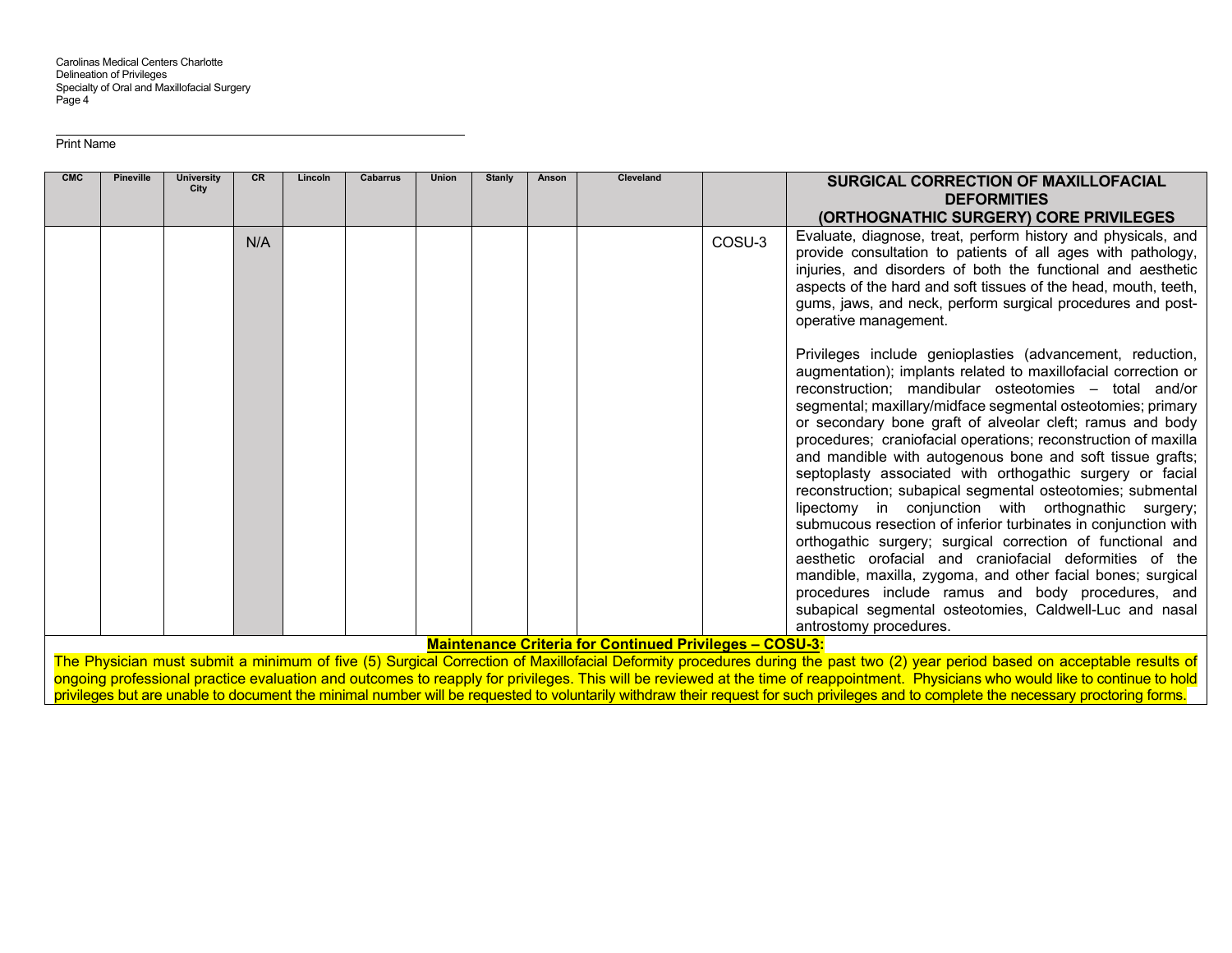| <b>CMC</b> | <b>Pineville</b> | <b>University</b><br>City | <b>CR</b> | Lincoln | Cabarrus | Union | <b>Stanly</b> | Anson | Cleveland                                                      |        | <b>TRAUMA SURGERY CORE PRIVILEGES</b>                                                                                                                                                                                                                                                                                                                                                                                                                                                                                                                                                                                                                                                                                                                                                                                                                                                                                                                                                                                                                                                           |
|------------|------------------|---------------------------|-----------|---------|----------|-------|---------------|-------|----------------------------------------------------------------|--------|-------------------------------------------------------------------------------------------------------------------------------------------------------------------------------------------------------------------------------------------------------------------------------------------------------------------------------------------------------------------------------------------------------------------------------------------------------------------------------------------------------------------------------------------------------------------------------------------------------------------------------------------------------------------------------------------------------------------------------------------------------------------------------------------------------------------------------------------------------------------------------------------------------------------------------------------------------------------------------------------------------------------------------------------------------------------------------------------------|
|            |                  |                           | N/A       |         |          |       |               |       |                                                                | COSU-4 | Evaluate, diagnose, treat, perform history and physicals, and<br>provide consultation to patients of all ages with pathology,<br>injuries, and disorders of both the functional and aesthetic<br>aspects of the hard and soft tissues of the head, mouth, teeth,<br>gums, jaws, and neck, perform surgical procedures and post-<br>operative management.                                                                                                                                                                                                                                                                                                                                                                                                                                                                                                                                                                                                                                                                                                                                        |
|            |                  |                           |           |         |          |       |               |       |                                                                |        | Privileges include alveolar injuries; arch bar and prosthetic<br>device application; auricle and scalp injuries; bone plate/wire<br>osteosynthesis; closure and repair of<br>fistula:<br>cricothyroidotomies; fracture of mandible, open and closed<br>reduction, including fixation; fractured and luxated teeth;<br>frontal bone and frontal sinus injuries; insertion of extraoral pin<br>fixation; jaw -reduction disclocation jaw, TMJ; lacerations;<br>mandibular angle, body, ramus, and symphysis injuries;<br>mandibular condyle injuries and dislocation; maxilla, closed<br>reduction, open reduction, including fixation; maxillary,<br>zygomatic, orbital, and nasal bone injuries; nasal fractures,<br>open and closed reduction; naso-orbital-ethmoid complex<br>injuries; oral/perioral, perinasal, and facial soft-tissue injuries;<br>retrieval of foreign body; scar revisions including<br>dermabrasion; trachostomies; zygomatico-maxillary complex<br>fractures - open and closed reduction, including fixation;<br>zygomatic arch fractures - open and closed reduction. |
|            |                  |                           |           |         |          |       |               |       | <b>Maintenance Criteria for Continued Privileges - COSU-4:</b> |        |                                                                                                                                                                                                                                                                                                                                                                                                                                                                                                                                                                                                                                                                                                                                                                                                                                                                                                                                                                                                                                                                                                 |
|            |                  |                           |           |         |          |       |               |       |                                                                |        | The Physician must submit a minimum of five (5) Trauma Surgery procedures during the past two (2) year period based on acceptable results of ongoing professional practice                                                                                                                                                                                                                                                                                                                                                                                                                                                                                                                                                                                                                                                                                                                                                                                                                                                                                                                      |

evaluation and outcomes to reapply for privileges. This will be reviewed at the time of reappointment. Physicians who would like to continue to hold privileges but are unable to document the minimal number will be requested to voluntarily withdraw their request for such privileges and to complete the necessary proctoring forms.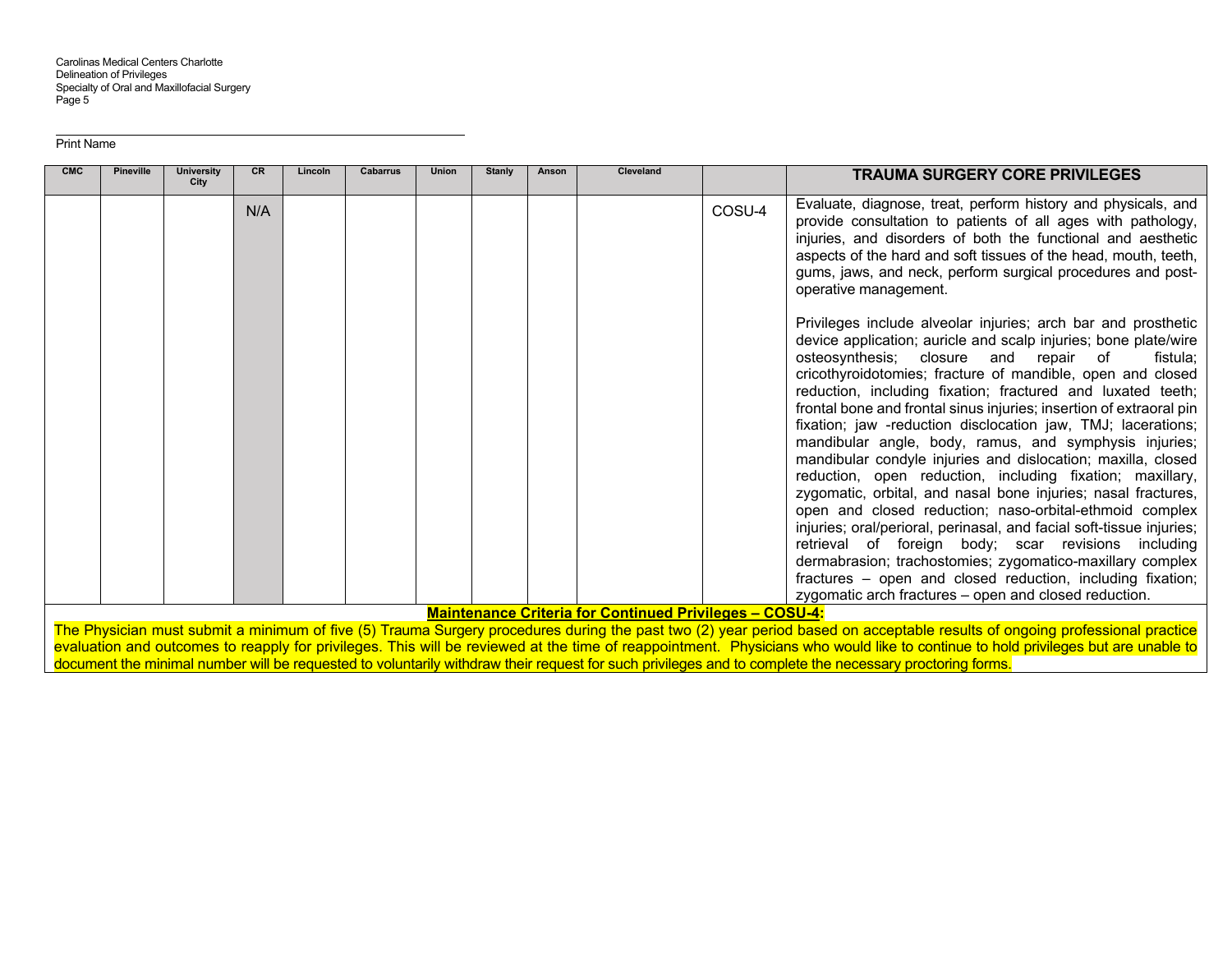| <b>CMC</b> | <b>Pineville</b>                                                                                                                                                      | <b>University</b><br>City | CR  | Lincoln | Cabarrus | Union | <b>Stanly</b> | Anson | <b>Cleveland</b>                                               |        | TEMPOROMANDIBULAR JOINT SURGERY (TMJ) CORE<br><b>PRIVILEGES</b>                                                                                                                                                                                                                                                                                                                                                                                                                                                                                                                                                                                                                                                                                                                                                                |
|------------|-----------------------------------------------------------------------------------------------------------------------------------------------------------------------|---------------------------|-----|---------|----------|-------|---------------|-------|----------------------------------------------------------------|--------|--------------------------------------------------------------------------------------------------------------------------------------------------------------------------------------------------------------------------------------------------------------------------------------------------------------------------------------------------------------------------------------------------------------------------------------------------------------------------------------------------------------------------------------------------------------------------------------------------------------------------------------------------------------------------------------------------------------------------------------------------------------------------------------------------------------------------------|
|            |                                                                                                                                                                       |                           | N/A |         |          |       |               |       |                                                                | COSU-5 | Evaluate, diagnose, treat, perform history and physicals, and<br>provide consultation to patients of all ages with pathology,<br>injuries, and disorders of both the functional and aesthetic<br>aspects of the hard and soft tissues of the head, mouth, teeth,<br>gums, jaws, and neck, perform surgical procedures and post-<br>operative management.                                                                                                                                                                                                                                                                                                                                                                                                                                                                       |
|            |                                                                                                                                                                       |                           |     |         |          |       |               |       |                                                                |        | Privileges include arthroscopy, diagnostic and operative;<br>arthroplasty; arthrotomy; condylectomy; coronoidectomy;<br>dislocation reduction; excision of tumors; injections; freeing<br>adhesions of jaw (TMJ); ramus and body procedures;<br>reconstruction with costal chondral graft or other autologous<br>tissue; reconstruction with total joint prostheses; subapical<br>segmental osteotomies; surgical correction of functional and<br>aesthetic orofacial and craniofacial deformities of the<br>mandible, maxilla, zygoma and other facial bones; total joint<br>replacement or reconstruction; treatment of dysfunctions;<br>Bone Harvesting (other than Iliac Crest Bone) for the<br>reconstruction of cases in the maxillofacial environment; use of<br>adjunct energy sources such as lasers and cryosurgery. |
|            |                                                                                                                                                                       |                           |     |         |          |       |               |       | <b>Maintenance Criteria for Continued Privileges - COSU-5:</b> |        |                                                                                                                                                                                                                                                                                                                                                                                                                                                                                                                                                                                                                                                                                                                                                                                                                                |
|            | The Physician must submit a minimum of five (5) Temporomandibular Joint Surgery procedures during the past two (2) year period based on acceptable results of ongoing |                           |     |         |          |       |               |       |                                                                |        |                                                                                                                                                                                                                                                                                                                                                                                                                                                                                                                                                                                                                                                                                                                                                                                                                                |

professional practice evaluation and outcomes to reapply for privileges. This will be reviewed at the time of reappointment. Physicians who would like to continue to hold privileges but are unable to document the minimal number will be requested to voluntarily withdraw their request for such privileges and to complete the necessary proctoring forms.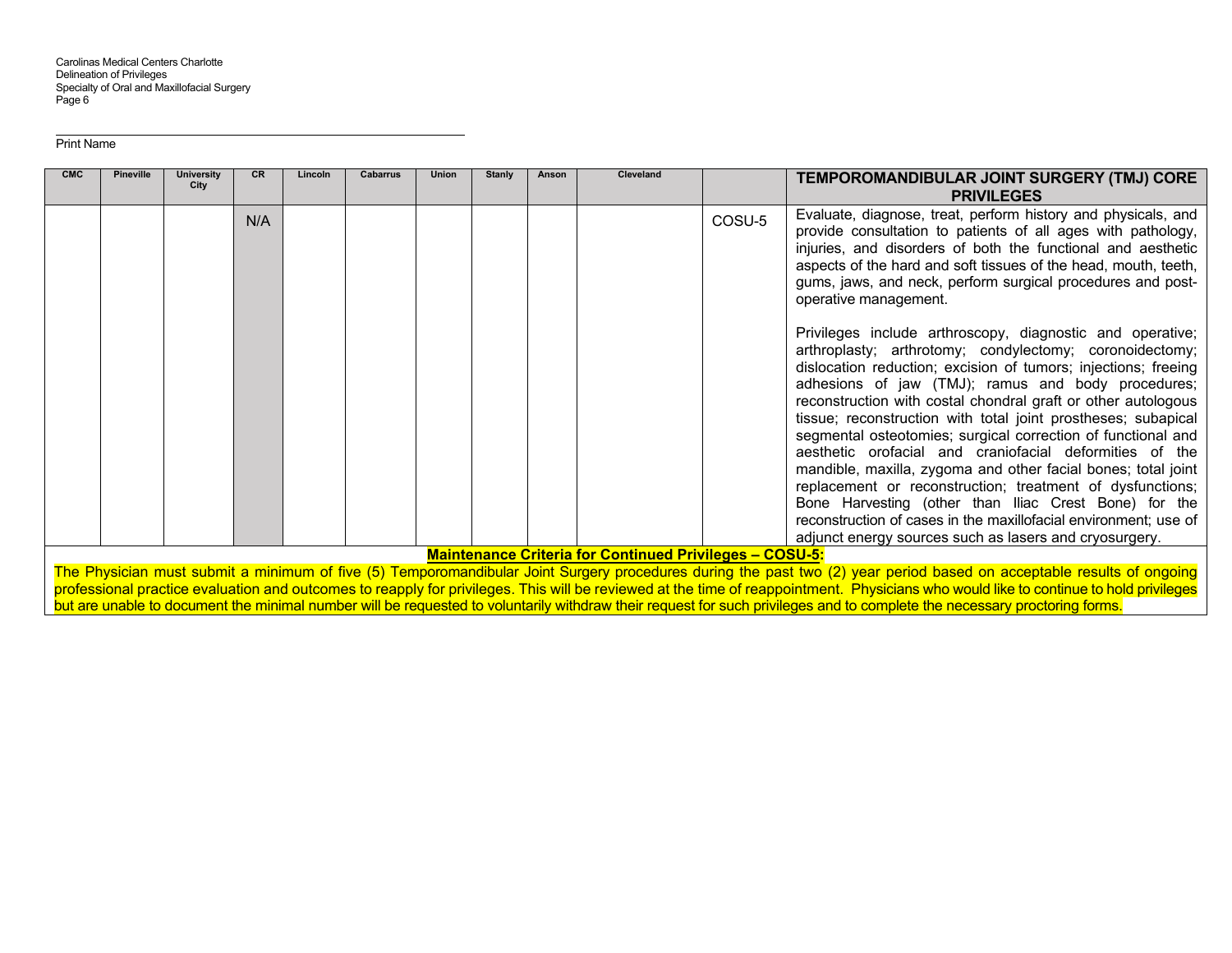| <b>CMC</b> | <b>Pineville</b> | <b>University</b><br>City | <b>CR</b> | Lincoln | <b>Cabarrus</b> | <b>Union</b> | <b>Stanly</b> | Anson | <b>Cleveland</b>                                               |        | <b>PATHOLOGY CORE PRIVILEGES</b>                                                                                                                                                                                                                                                                                                                                                                                                                                                                                                                                                                                                                                                                                                                                                                                                                                                                                                                                                                                                                                                                                                                                                                                                                                                                                                                                                      |
|------------|------------------|---------------------------|-----------|---------|-----------------|--------------|---------------|-------|----------------------------------------------------------------|--------|---------------------------------------------------------------------------------------------------------------------------------------------------------------------------------------------------------------------------------------------------------------------------------------------------------------------------------------------------------------------------------------------------------------------------------------------------------------------------------------------------------------------------------------------------------------------------------------------------------------------------------------------------------------------------------------------------------------------------------------------------------------------------------------------------------------------------------------------------------------------------------------------------------------------------------------------------------------------------------------------------------------------------------------------------------------------------------------------------------------------------------------------------------------------------------------------------------------------------------------------------------------------------------------------------------------------------------------------------------------------------------------|
|            |                  |                           | N/A       |         |                 |              |               |       |                                                                | COSU-6 | Evaluate, diagnose, treat, perform history and physicals, and<br>provide consultation to patients of all ages with pathology,<br>injuries, and disorders of both the functional and aesthetic<br>aspects of the hard and soft tissues of the head, mouth, teeth,<br>gums, jaws, and neck, perform surgical procedures and post-<br>operative management.                                                                                                                                                                                                                                                                                                                                                                                                                                                                                                                                                                                                                                                                                                                                                                                                                                                                                                                                                                                                                              |
|            |                  |                           |           |         |                 |              |               |       |                                                                |        | Privileges include diagnosis and management of the<br>pathological conditions of benign and malignant soft-tissue<br>tumors; cyst of bone, benign and malignant bone tumors;<br>management of head and neck infections; metabolic and<br>dystrophic bone diseases; mucosal diseases; osteomyelitis;<br>osteoradionecrosis; salivary gland diseases, infections, local<br>or systemic; sialolthotomy, sialoadenectomy; soft-tissue cysts;<br>surgical procedures of the maxillary sinus; systectomy of bone<br>and soft tissue; trigeminal nerve surgery; vascular<br>malformations of soft tissue and bone, cysts $-$ excision of<br>odontogenic and non-odontogenic cysts and tumors of the<br>hard and soft oral tissues; biopsy - mouth, throat, skin and<br>subcutaneous, and bone to include marrow; glossectomy,<br>partial; jaw: division of jawbone, excision of joint structure of<br>jaw, excision lesion jaw, incision of jaw; lip lesion – excision of<br>non-malignant lip lesions with repair; mandibulectomy - partial<br>or total (non-malignant); maxillectomy, partial (non-<br>malignant); sialolithotomy; styloid process and ligament<br>surgery; sublingual gland, submandibular gland, excision of<br>suspected benign process; oral tissue defects - reconstruction<br>of hard and soft oral tissue defects, Caldwell-Luc and nasal<br>antrostomy procedures. |
|            |                  |                           |           |         |                 |              |               |       | <b>Maintenance Criteria for Continued Privileges - COSU-6:</b> |        |                                                                                                                                                                                                                                                                                                                                                                                                                                                                                                                                                                                                                                                                                                                                                                                                                                                                                                                                                                                                                                                                                                                                                                                                                                                                                                                                                                                       |

The Physician must submit a minimum of five (5) Pathology procedures during the past two (2) year period based on acceptable results of ongoing professional practice evaluation and outcomes to reapply for privileges. This will be reviewed at the time of reappointment. Physicians who would like to continue to hold privileges but are unable to document the minimal number will be requested to voluntarily withdraw their request for such privileges and to complete the necessary proctoring forms.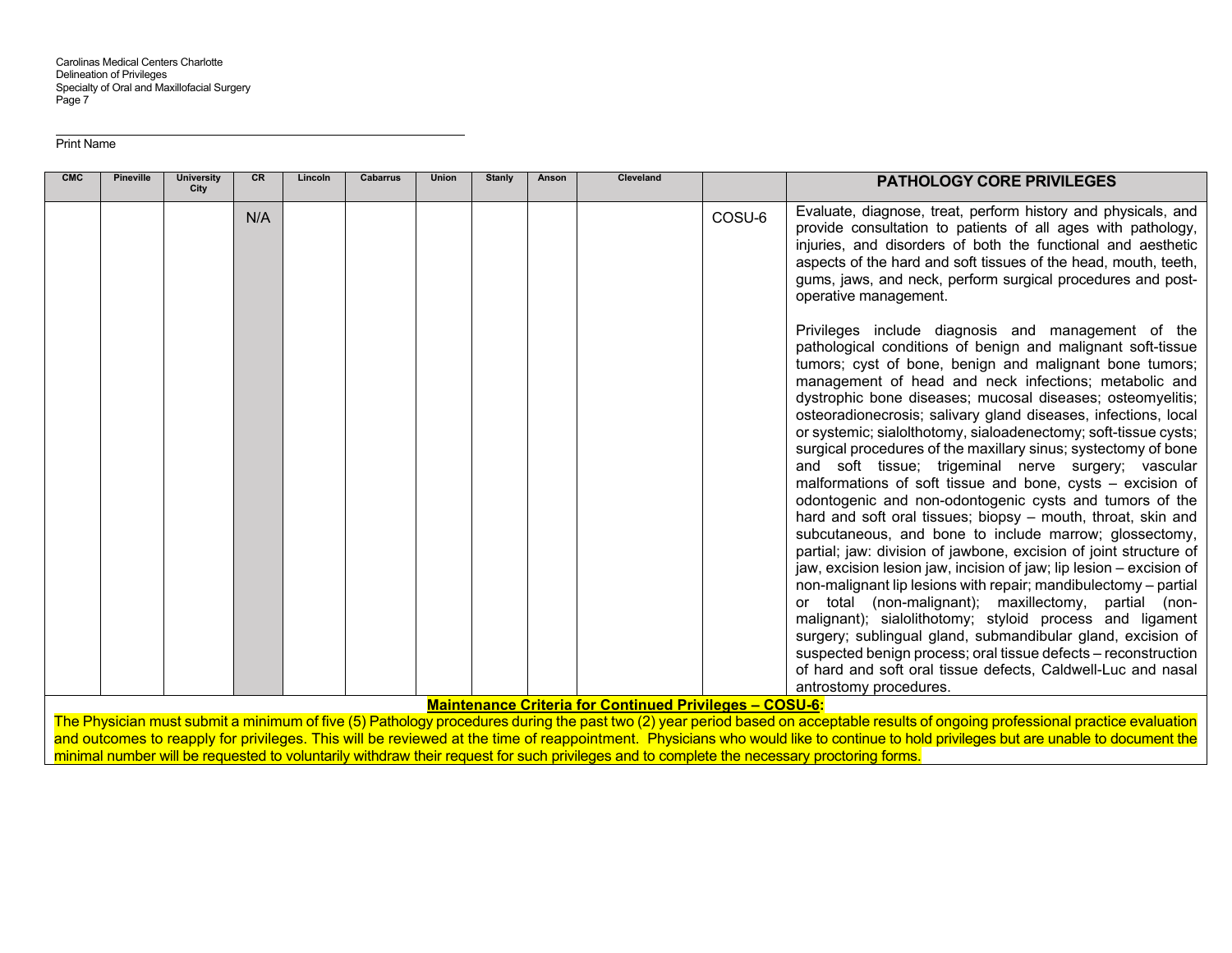| <b>CMC</b> | <b>Pineville</b> | <b>University</b><br>City | CR. | Lincoln | Cabarrus | <b>Union</b> | <b>Stanly</b> | Anson | <b>Cleveland</b>                                               |        | <b>RECONSTRUCTIVE SURGERY CORE PRIVILEGES</b>                                                                                                                                                                                                                                                                                                                                                                                                                                                                                                                                                                             |
|------------|------------------|---------------------------|-----|---------|----------|--------------|---------------|-------|----------------------------------------------------------------|--------|---------------------------------------------------------------------------------------------------------------------------------------------------------------------------------------------------------------------------------------------------------------------------------------------------------------------------------------------------------------------------------------------------------------------------------------------------------------------------------------------------------------------------------------------------------------------------------------------------------------------------|
|            |                  |                           | N/A |         |          |              |               |       |                                                                | COSU-7 | Evaluate, diagnose, treat, perform history and physicals, and<br>provide consultation to patients of all ages with pathology,<br>injuries, and disorders of both the functional and aesthetic<br>aspects of the hard and soft tissues of the head, mouth, teeth,<br>gums, jaws, and neck, perform surgical procedures and post-<br>operative management.                                                                                                                                                                                                                                                                  |
|            |                  |                           |     |         |          |              |               |       |                                                                |        | Privileges include augmentation procedures; bone grafting<br>and soft tissue grafting procedures; distant soft tissue grafts<br>include but are not limited to cartilage, skin, fat, nerve and<br>fascial; facial cleft repair; insertion of craniofacial implants;<br>insertion of implants (distant bone graft sites may include but<br>are not limited to the calvaria, rib, ilium, fibula and tibia;<br>management of continuity defects; other reconstructive<br>surgery of the oral and maxillofacial<br>region;<br>temporomandibular joint reconstruction including total joint<br>replacement; vestibuloplasties. |
|            |                  |                           |     |         |          |              |               |       | <b>Maintenance Criteria for Continued Privileges - COSU-7:</b> |        |                                                                                                                                                                                                                                                                                                                                                                                                                                                                                                                                                                                                                           |

The Physician must submit a minimum of five (5) Reconstructive Surgery procedures during the past two (2) year period based on acceptable results of ongoing professional practice evaluation and outcomes to reapply for privileges. This will be reviewed at the time of reappointment. Physicians who would like to continue to hold privileges but are unable to document the minimal number will be requested to voluntarily withdraw their request for such privileges and to complete the necessary proctoring forms.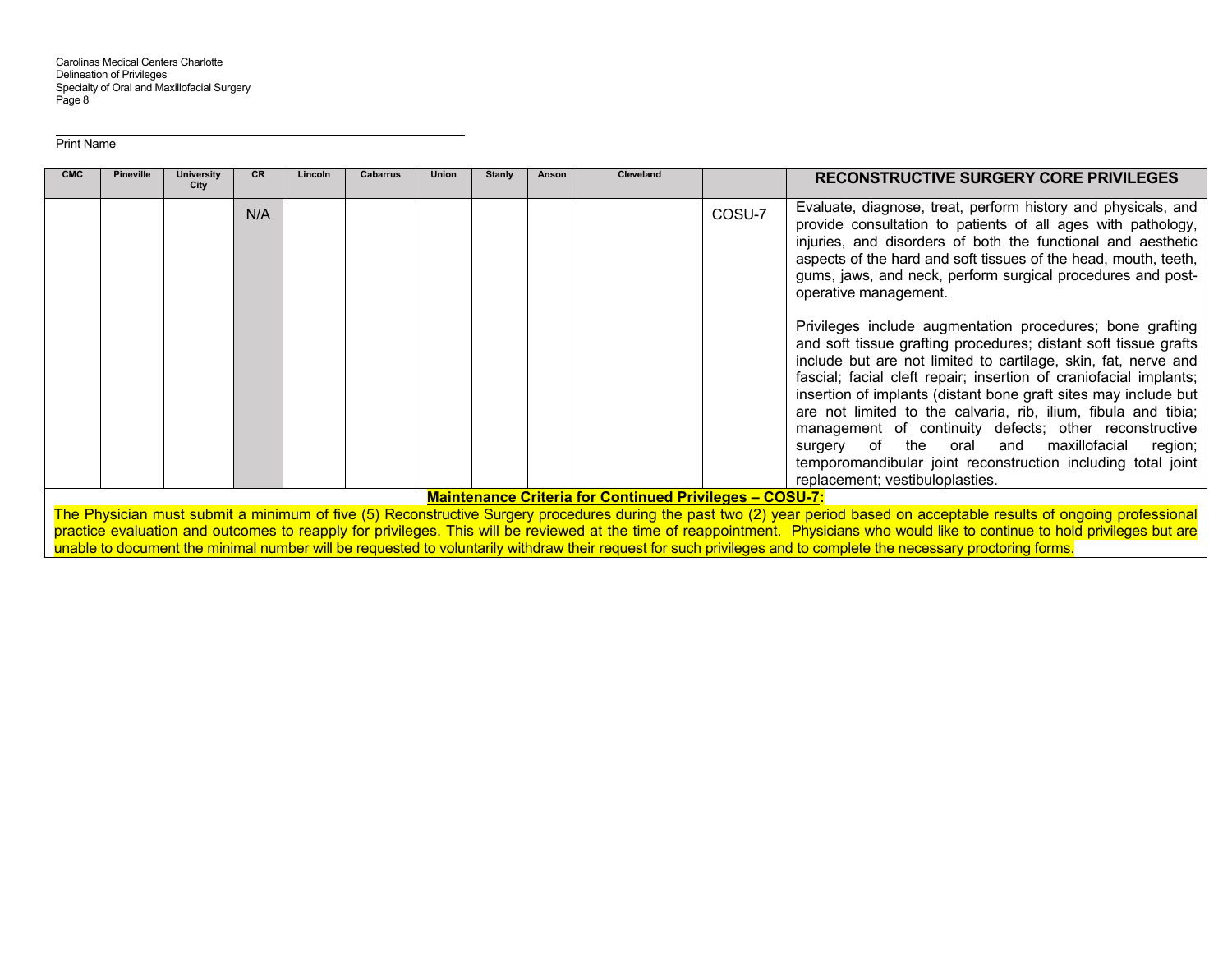# **CLEFT AND CRANIOFACIAL SURGERY CORE PRIVILEGES**

To be eligible for core privileges in Cleft and Craniofacial Surgery Core Privileges, the applicant must:

- 1. Provide documentation of successful completion of an accredited fellowship in cleft and craniofacial surgery within the past five (5) years. Experience must include evidence of current clinical competence during the past two (2) years. The Applicant has the burden of producing information deemed adequate by the Hospital for a proper evaluation of current competence, and other qualifications and for resolving any doubts; **OR**
- 1. Provide documentation of the performance of at least ten (10) cleft and craniofacial surgery procedures during the past two (2) years.

| <b>CMC</b> | <b>Pineville</b>                                                                                                                                                                  | <b>University</b><br>City | CR. | Lincoln | Cabarrus | Union | <b>Stanly</b> | Anson | <b>Cleveland</b>                                               |        | <b>CLEFT AND CRANIOFACIAL SURGERY CORE</b>                                                                                                                                                                                                                                                                                                                                                        |
|------------|-----------------------------------------------------------------------------------------------------------------------------------------------------------------------------------|---------------------------|-----|---------|----------|-------|---------------|-------|----------------------------------------------------------------|--------|---------------------------------------------------------------------------------------------------------------------------------------------------------------------------------------------------------------------------------------------------------------------------------------------------------------------------------------------------------------------------------------------------|
|            |                                                                                                                                                                                   |                           |     |         |          |       |               |       |                                                                |        | <b>PRIVILEGES</b>                                                                                                                                                                                                                                                                                                                                                                                 |
|            |                                                                                                                                                                                   |                           | N/A |         |          |       |               |       |                                                                | COSU-8 | Evaluate, diagnose, treat, perform history and physicals, and<br>provide consultation to patients of all ages with pathology,<br>injuries, and disorders of both the functional and aesthetic<br>aspects of the hard and soft tissues of the head, mouth, teeth,<br>gums, jaws, and neck, perform surgical procedures and post-<br>operative management.                                          |
|            |                                                                                                                                                                                   |                           |     |         |          |       |               |       |                                                                |        | Privileges include correction of primary cleft lip and palate,<br>velopharyngeal incompetence, residual cleft lip and/or nasal<br>deformities (secondary), maxillary alveolar cleft, residual<br>maxillofacial skeletal deformities (secondary), craniofacial<br>deformities (intracranial approach), Lefort I, Lefort II and Lefort<br>III osteotomies, and orbital and nasoorbital deformities. |
|            |                                                                                                                                                                                   |                           |     |         |          |       |               |       | <b>Maintenance Criteria for Continued Privileges - COSU-8:</b> |        |                                                                                                                                                                                                                                                                                                                                                                                                   |
|            | The Physician must submit a minimum of five (5) Cleft and Craniofacial Surgery procedures during the past two (2) year period based on acceptable results of ongoing professional |                           |     |         |          |       |               |       |                                                                |        |                                                                                                                                                                                                                                                                                                                                                                                                   |

practice evaluation and outcomes to reapply for privileges. This will be reviewed at the time of reappointment. Physicians who would like to continue to hold privileges but are unable to document the minimal number will be requested to voluntarily withdraw their request for such privileges and to complete the necessary proctoring forms.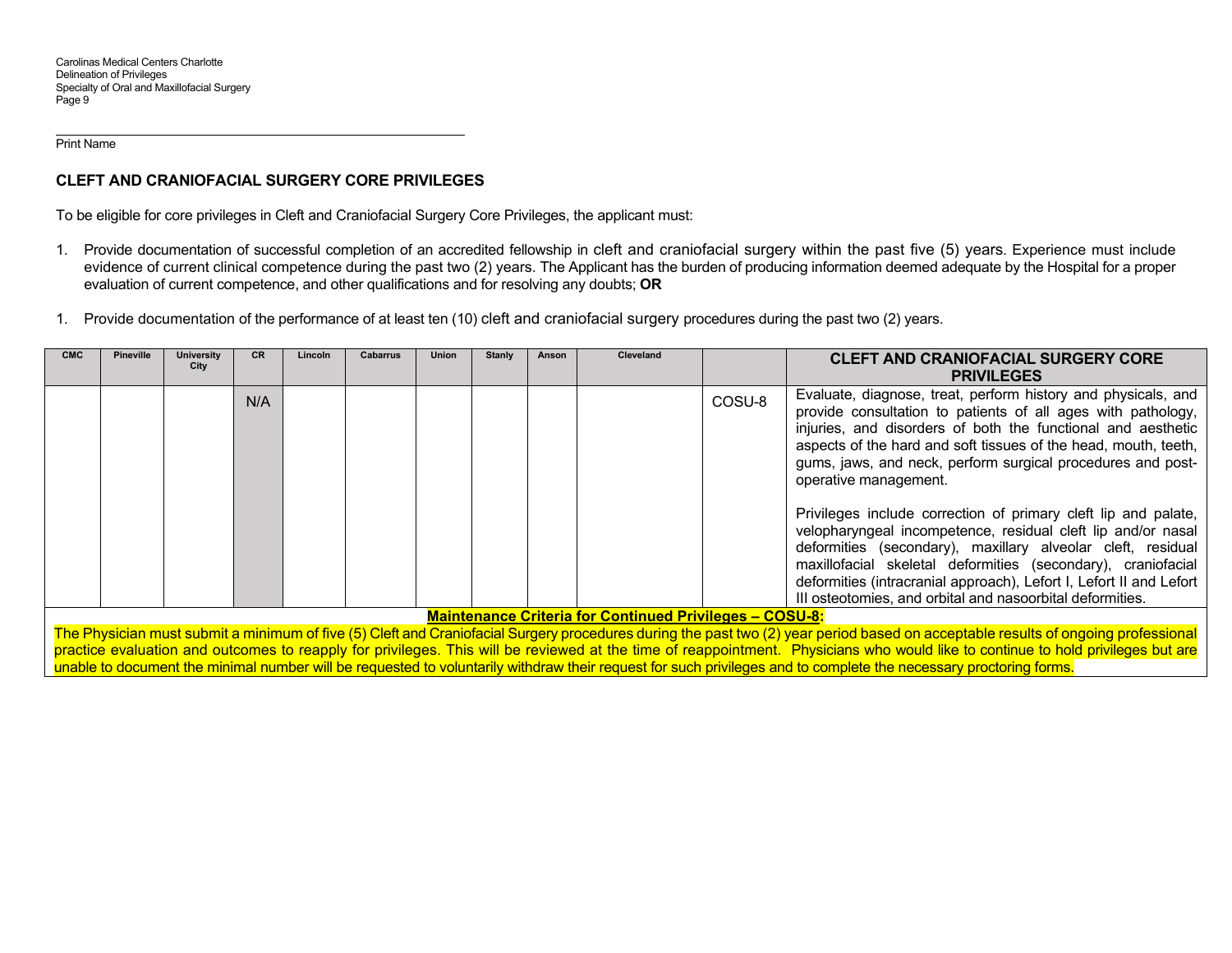## **COSMETIC MAXILLOFACIAL SURGERY CORE PRIVILEGES**

To be eligible for core privileges in Cosmetic Maxillofacial Surgery Core Privileges, the applicant must:

- 1. Provide documentation of successful completion of an accredited fellowship in cosmetic maxillofacial surgery within the past five (5) years. Experience must include evidence of current clinical competence during the past two (2) years. The Applicant has the burden of producing information deemed adequate by the Hospital for a proper evaluation of current competence, and other qualifications and for resolving any doubts; **OR**
- 1. Provide documentation of the performance of at least ten (10) cosmetic maxillofacial surgery procedures during the past two (2) years.

| <b>CMC</b> | <b>Pineville</b> | <b>University</b><br>City | <b>CR</b> | Lincoln | Cabarrus | Union | <b>Stanly</b> | Anson | <b>Cleveland</b>                                               |        | <b>COSMETIC MAXILLOFACIAL SURGERY CORE</b>                                                                                                                                                                                                                                                                                                                                                                                                                                                                                                                                                                                                                                                                                                                                                                                                                                  |
|------------|------------------|---------------------------|-----------|---------|----------|-------|---------------|-------|----------------------------------------------------------------|--------|-----------------------------------------------------------------------------------------------------------------------------------------------------------------------------------------------------------------------------------------------------------------------------------------------------------------------------------------------------------------------------------------------------------------------------------------------------------------------------------------------------------------------------------------------------------------------------------------------------------------------------------------------------------------------------------------------------------------------------------------------------------------------------------------------------------------------------------------------------------------------------|
|            |                  |                           |           |         |          |       |               |       |                                                                |        | <b>PRIVILEGES</b>                                                                                                                                                                                                                                                                                                                                                                                                                                                                                                                                                                                                                                                                                                                                                                                                                                                           |
|            |                  |                           | N/A       |         |          |       |               |       |                                                                | COSU-9 | Evaluate, diagnose, treat, perform history and physicals, and<br>provide consultation to patients of all ages with pathology,<br>injuries, and disorders of both the functional and aesthetic<br>aspects of the hard and soft tissues of the head, mouth, teeth,<br>gums, jaws, and neck, perform surgical procedures and post-<br>operative management.                                                                                                                                                                                                                                                                                                                                                                                                                                                                                                                    |
|            |                  |                           |           |         |          |       |               |       |                                                                |        | Privileges include diagnosis and management of chin<br>deformities, maxillofacial contour deformities, external ear<br>deformities, maxillofacial lipomatosis, eyelid deformities, nasal<br>deformities, cervicofacial soft tissue redundanies, forehead<br>and brow deformities, cutaneous tissue deformities, hair<br>pattern deformities. Privileges include osteotomies and<br>placement of autografts or alloplastic implants, otoplasty;<br>lipectomy, suction-assisted or excisional; blepharoplasty,<br>lift,<br>septoplasty,<br>rhinoplasty, rhytidectomy,<br>brow<br>dermabrasion, chemical peel, introduction of injectable<br>materials, hair transplantation and flaps; Bone Harvesting<br>(other than Iliac Crest Bone) for the reconstruction of cases in<br>the maxillofacial environment; use of adjunct energy sources<br>such as lasers and cryosurgery. |
|            |                  |                           |           |         |          |       |               |       | <b>Maintenance Criteria for Continued Privileges - COSU-9:</b> |        |                                                                                                                                                                                                                                                                                                                                                                                                                                                                                                                                                                                                                                                                                                                                                                                                                                                                             |
|            |                  |                           |           |         |          |       |               |       |                                                                |        | The Physician must submit a minimum of five (5) Cosmetic Maxillofacial Surgery procedures during the past two (2) year period based on acceptable results of ongoing professional                                                                                                                                                                                                                                                                                                                                                                                                                                                                                                                                                                                                                                                                                           |

practice evaluation and outcomes to reapply for privileges. This will be reviewed at the time of reappointment. Physicians who would like to continue to hold privileges but are unable to document the minimal number will be requested to voluntarily withdraw their request for such privileges and to complete the necessary proctoring forms.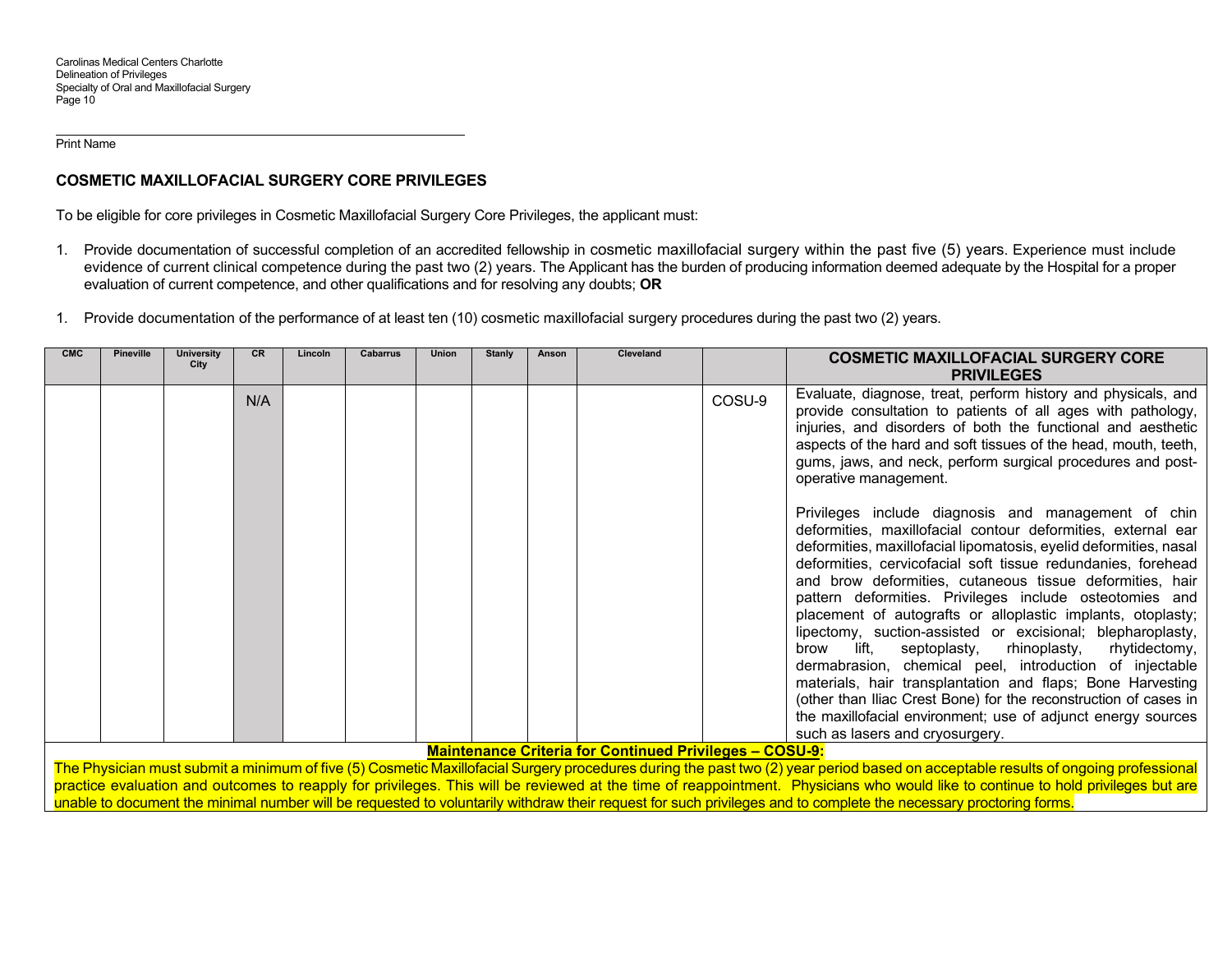Carolinas Medical Centers Charlotte Delineation of Privileges Specialty of Oral and Maxillofacial Surgery Page 11

#### PRIVILEGES REQUESTED BY:

I have requested only those privileges for which by education, training, current experience, and demonstrated performance I am qualified to perform, and that I wish to exercise at Atrium Health and;

I understand that:

- (a) In exercising any clinical privileges granted, I am constrained by hospital and medical staff policies and rules applicable generally and any applicable to the particular situation.
- (b) Any restriction on the clinical privileges granted to me is waived in an emergency situation and in such a situation my actions are governed by the applicable section of the medical staff bylaws or related documents.

I attest that I am not currently a user of illegal drugs or do not currently abuse the use of legal drugs.

I attest that I do not have a physical or mental condition which could affect my motor skills or ability to exercise the clinical privileges requested or that I require an accommodation in order to exercise the privileges requested safely and competently.

Signature Date

Print Name ============================================================================================

Approval by the CHS Medical Executive Committee: 08/17/2017 Approval by the Board of Commissioners: 09/12/2017